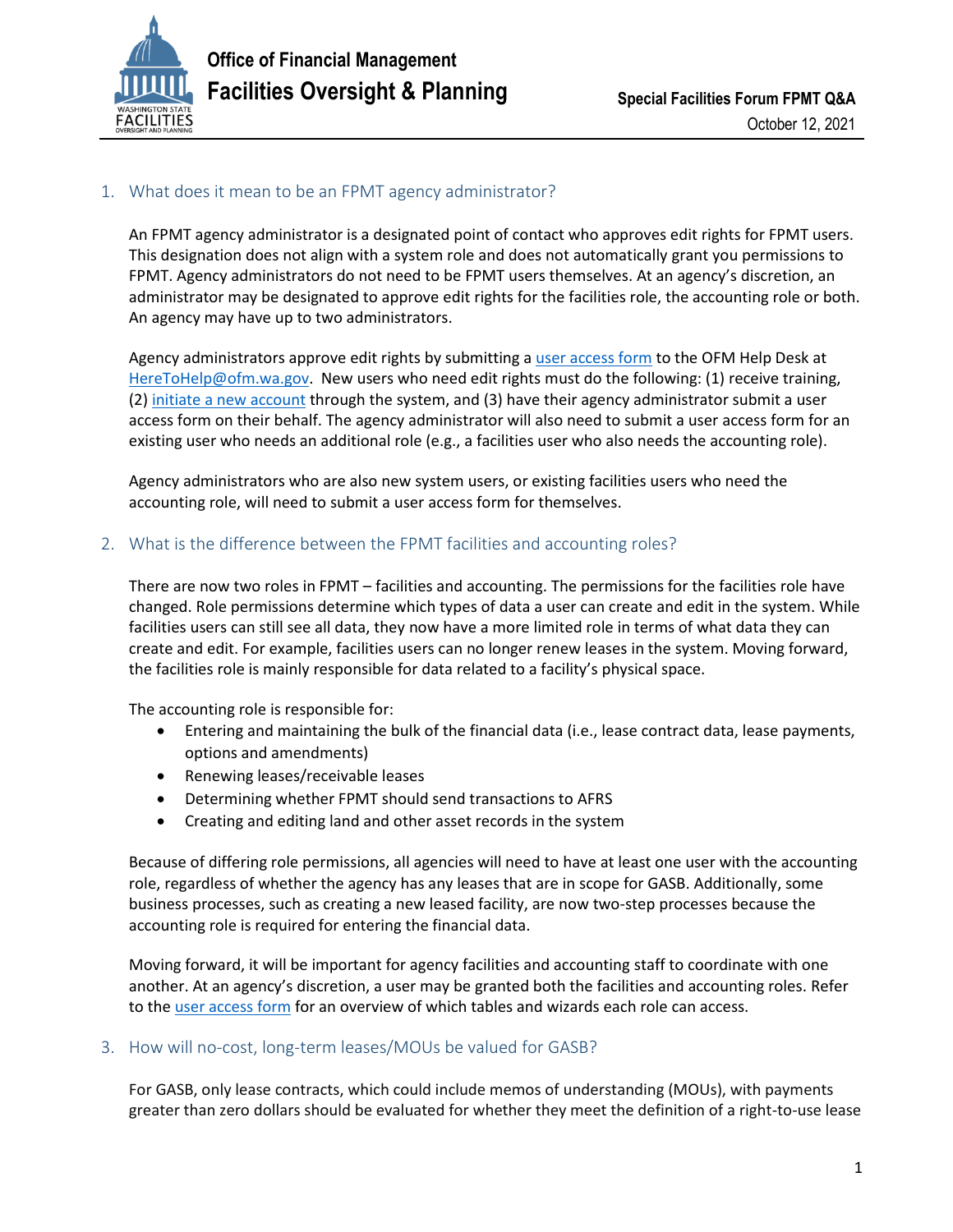agreement and should be calculated. There are decision trees to help make this determination in the Resources section of th[e Lease Accounting Resource site.](https://ofm.wa.gov/accounting/administrative-accounting-resources/leases-gasb-87)

No-cost facility leases still need to be captured in FPMT for inventory and Six-Year Facilities Plan purposes.

## 4. How will land/facility leases with Federal Agencies be treated?

Only leases between state agencies are specifically excluded from the GASB 87 and right-to-use lease agreement requirements. Leases between a state agency and a federal agency need to be evaluated for whether they meet the definition of a right-to-use lease agreement and whether they meet the capitalization threshold.

All state-owned and leased facilities still need to be recorded and maintained in FPMT for the annual inventory and biennial Six-Year Facilities Plan.

#### 5. Do capital investments in leased parks count as lease costs?

There is no process change for capital investments in leased parks or other leased assets. They are considered a separate transaction from the lease. The accounting staff will need to be notified of any capital investments for determination of whether they need to be capitalized and recorded in the Capital Asset Management System or the agency's approved alternative capital asset system.

#### 6. Can you provide a list of users and roles for each agency? Or can I find it online?

We do not post a list of all agency users, but we are happy to provide each agency a list of its own users upon request.

## 7. Where is the FPMT product site?

The [FPMT product site](https://ofm.wa.gov/it-systems/facility-system/facilities-portfolio-management-tool-fpmt) can be found under the IT Systems section of [OFM's website](https://ofm.wa.gov/). It features a wealth of information, including FAQs, job aids, eLearnings, the [FPMT user access form,](https://ofm.wa.gov/sites/default/files/public/itsystems/FPMT/FPMT_User_Access_Form.pdf) the FPMT agency [administrator designation form,](https://ofm.wa.gov/sites/default/files/public/itsystems/FPMT/FPMT_Agency_Admin_Form.pdf) and a current list o[f FPMT agency administrators.](https://ofm.wa.gov/sites/default/files/public/itsystems/FPMT/FPMT%20Agency%20Administrators.xlsx)

## 8. Is there an assumption that current Facilities staff/administrators will be reaching out to our own agency accounting staff or is Statewide Accounting doing this outreach?

Statewide Accounting has reached out to agencies. We would recommend that agency facilities staff/administrators and agency accounting staff discuss what the process will be for adding and maintaining lease contracts in FPMT going forward, which staff need access to FPMT, and what roles each staff should have.

#### 9. Is there an overview of the required trainings available in print?

Training information is available online. As an overview, the following trainings are required for edit rights in FPMT:

Accounting Role:

• [FPMT Accounting Role eLearning Training](https://ofm.wa.gov/it-systems/facility-system/facilities-portfolio-management-tool-fpmt/introduction-fpmt-accounting-users-elearning) (required for all users with the accounting role)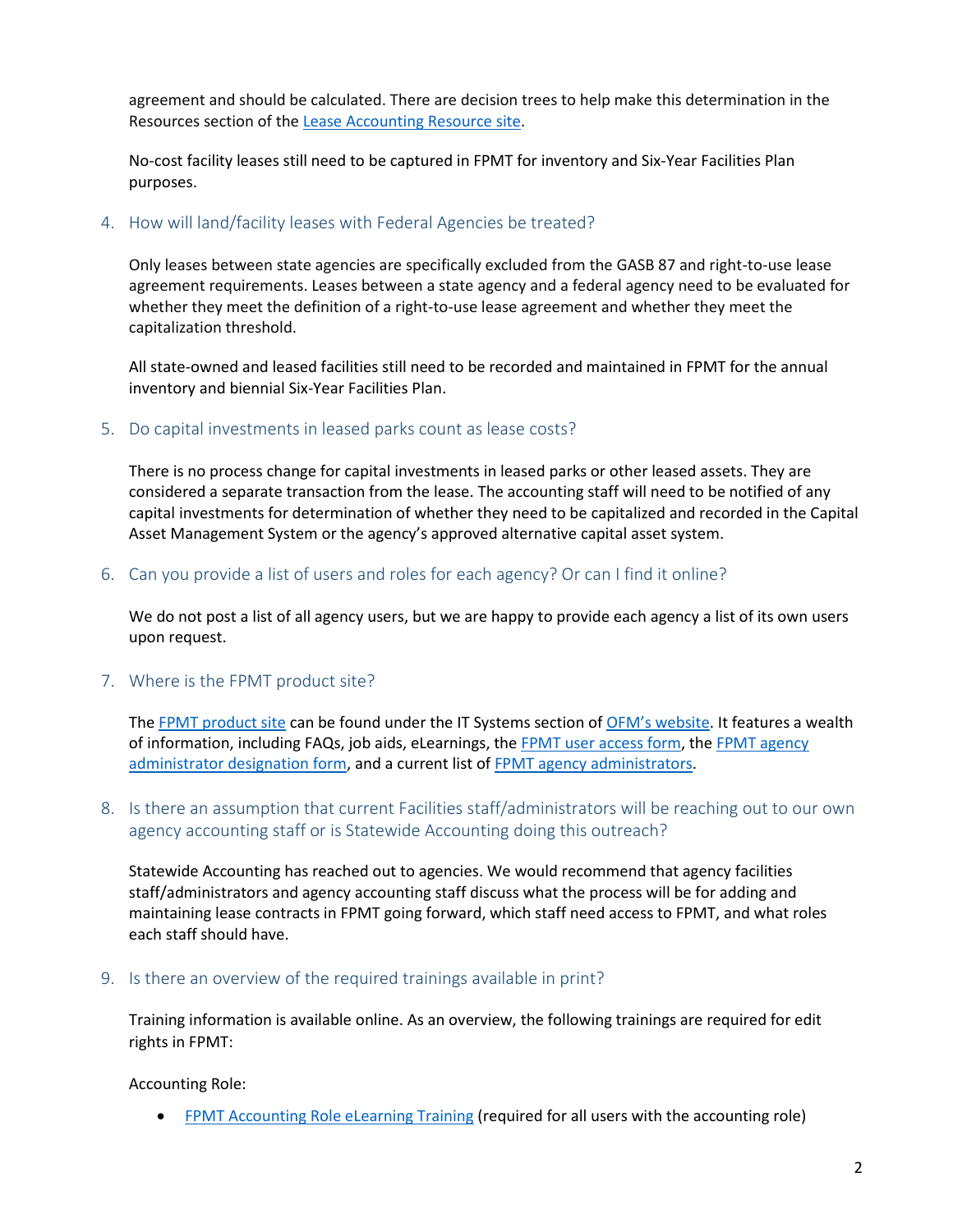**[Lease Accounting Policy Training](https://ofm.wa.gov/sites/default/files/public/articulate/accounting/OFM_Leases_Policies-Accounting_and_Admin/story.html) (required if a user will be responsible for lease accounting in the** system and will determine whether FPMT will send transactions to AFRS)

Facilities Role:

• [FPMT Facilities Role eLearning Training](https://ofm.wa.gov/it-systems/facility-system/facilities-portfolio-management-tool-fpmt/introduction-fpmt-facilities-users-elearning) (required for all new users with the facilities role)

## 10. What specific assets are required to be entered into FPMT for GASB accounting?

For GASB, the State Accounting and Administrative Manual (SAAM) Section [30.40.30](https://ofm.wa.gov/sites/default/files/public/legacy/policy/30.40.htm#30.40.30) requires agencies to enter all right-to-use lease agreements that meet the state's capitalization policy (\$500,000 in total lease payments) in FPMT. This includes leases where the agency is the lessee or the lessor.

There is more information on what exactly qualifies as a right-to-use lease in SAA[M 30.20.30](https://ofm.wa.gov/sites/default/files/public/legacy/policy/30.20.htm#30.20.30) as well as the decision trees on the [Leases \(GASB 87\)](https://ofm.wa.gov/accounting/administrative-accounting-resources/leases-gasb-87) Accounting site under Resources. However, some of the key attributes are as follows:

- It is a capital asset (building, land, and equipment)
- The lease is not between state agencies
- The lease term is greater than 1 year

Additionally, agencies must record all state-owned and leased facilities in FPMT regardless of whether they meet the capitalization policy to comply wit[h RCW 43.82.150.](https://apps.leg.wa.gov/RCW/default.aspx?cite=43.82.150) GASB requirements are in addition to existing facilities data requirements.

#### 11. Is there a written recap of everything shared on the website?

All information shared about agency administrators, roles and permissions is available on the FPMT [product site.](https://ofm.wa.gov/it-systems/facility-system/facilities-portfolio-management-tool-fpmt)

# 12. So, any lease meeting the threshold with an outside entity must be in FPMT or follow GASB accounting rules?

See question 10 above. That is correct for GASB 87.

FPMT is still the system of record for Washington's state-owned and leased facilities, and agencies must record all state-owned and leased facilities in FPMT regardless of whether they meet GASB criteria.

#### 13. What about improvements agencies make to the property?

There is no process change for these kinds of improvements. They are considered a separate transaction from the lease. The accounting staff will need to be notified of any leasehold improvements for determination of whether they need to be capitalized and recorded in the Capital Asset Management System or the agency's approved alternative capital asset system.

#### 14. Agency to agency leases or interagency agreements are not accounted for in FPMT?

Agency to agency leases or interagency agreements for facilities still need to be recorded in FPMT for the facilities inventory and Six-Year Facilities Plan. However, interagency leases are excluded from the GASB 87 requirements and do not need to be accounted for under the new right-to-use lease agreement accounting requirements.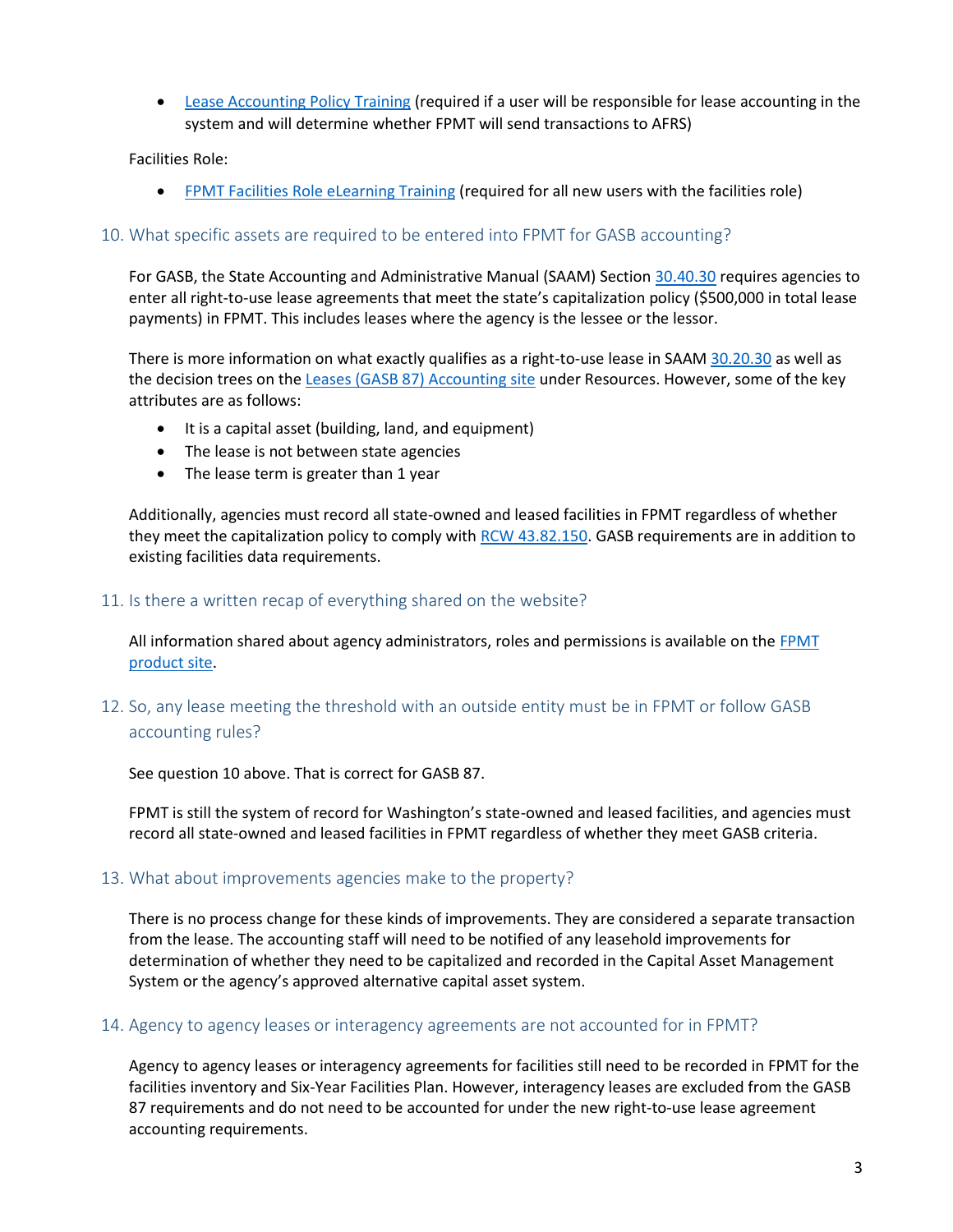## 15. OFM will be providing an amortization spreadsheet for agencies that choose NOT to use FPMT payment functionality, correct? So that we track our own data for GASB reporting requirements.

You will have the ability to run an Amortization Schedule for any lease contract recorded in FPMT. This includes lease contracts where the "Manually Record Accounting Entries" field is set to "Yes" so that no accounting entries are sent to AFRS. In addition, it includes lease contracts that may be below the state's capitalization threshold of \$500,000.

We have added a [Lessee Worksheet for Manually Recorded Lease Accounting Entries \(FPMT to AFRS\)](https://ofm.wa.gov/sites/default/files/public/resources/leases/Manual%20Lease%20Accounting%20Entries%20-%20FPMT%20-%20Lessees.xlsx) to Resources on the [Lease Accounting site](https://ofm.wa.gov/accounting/administrative-accounting-resources/leases-gasb-87) to assist agencies who will be manually recording accounting entries. We will be adding a similar worksheet for lessors in the coming months.

## 16. So, regardless of GASB accounting threshold, the accounting role will need to be involved in all lease entries to FPMT.

That is correct. Because of differing role permissions, the accounting role will be required to enter the majority of the financial data, including the bulk of the lease/receivable lease contract data, all lease/receivable lease payments and any options or amendments. As a result, the accounting role is the role that can access the Lease Review and Lease Renewal wizards as well as the deactivation wizards for leased and receivable leased facilities.

17. What about an agency that issues their own financial report and determines the \$500k threshold is too high when compared to other balances? Will FPMT accept the lower threshold?

You will have the ability to run an Amortization Schedule for any lease contract recorded in FPMT, including lease contracts that may be below the state's capitalization threshold of \$500,000.

## 18. What about interagency agreements where money is not exchanged but agency assets are kept in another agency's space?

There are no GASB requirements for interagency agreements for space; however, the equipment itself should be evaluated for whether it meets the SAAM requirements to be recorded as a capital asset.

Facilities Oversight and Planning does care about interagency agreements for space. Our goal is to have space assigned to the agency actually using it. If the agreement is granting another agency space to store assets, then we'd want to see that reflected in FPMT. If an agency is the only entity with assets being stored in another agency's space, there should be a zero-dollar MOU or receivable lease agreement in place to this effect and recorded in FPMT.

If an agency is storing items on behalf of multiple other agencies within their space, and there is no agreement stating that space is being granted to another agency, you don't need to enter a receivable lease for this in FPMT. This space should be designated as storage space in FPMT, and the owning/lease holding agency should indicate in the comments that other agencies are storing items there.

We would encourage you to walk through these specific situations with your facilities analyst.

#### 19. Does all land need to be entered, or are there thresholds?

The state's capitalization threshold of \$500,000 in total lease payments applies to all types of assets, including buildings, land, and equipment.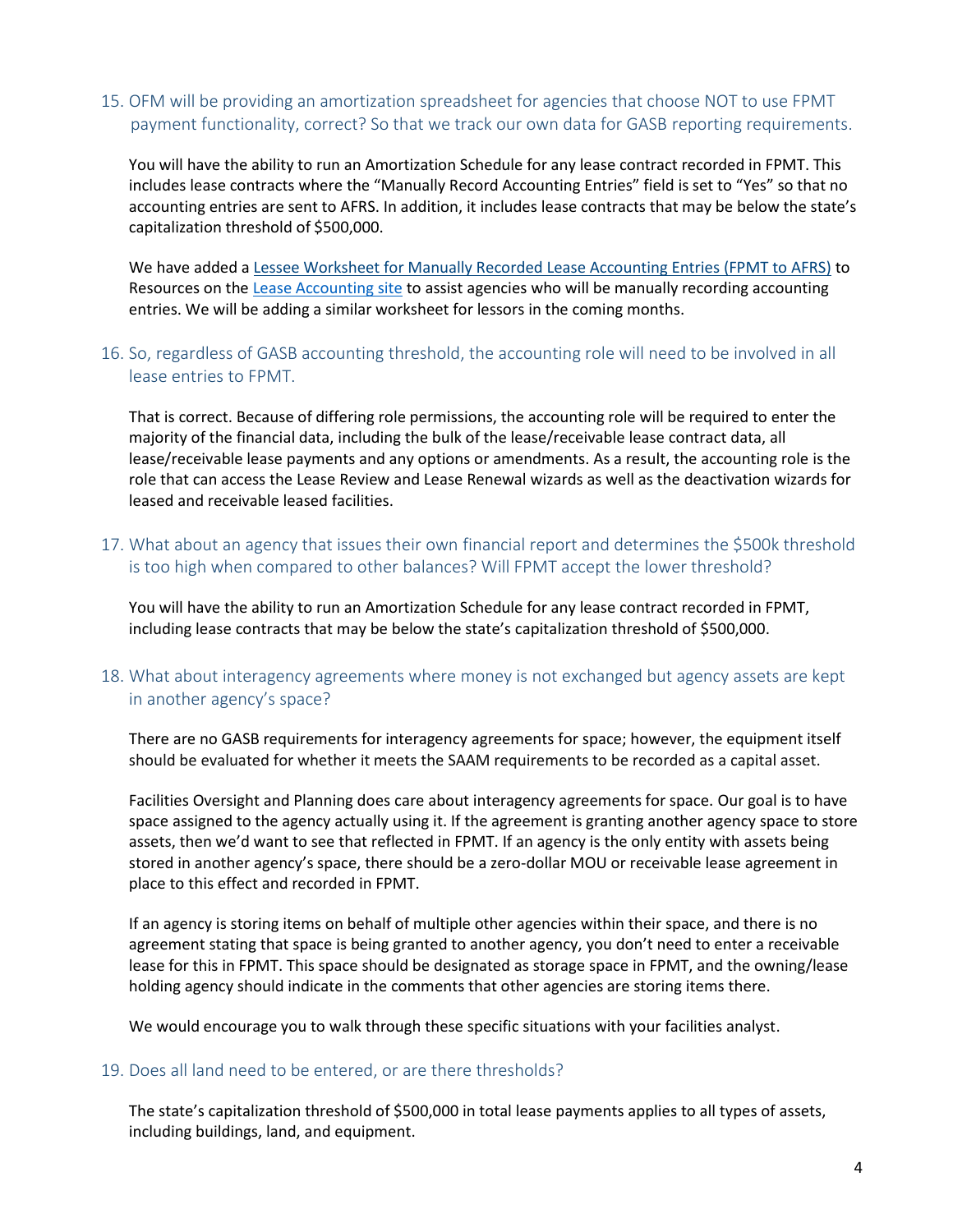## 20. Can you have FPMT access to two types of assets? Example leased equipment and leased facilities?

Yes. Both the facilities and accounting roles can see all data. In order to add/edit all facility data (including financial data) and other assets (i.e., equipment), you would need to have both the facilities and accounting roles. Please refer to the [User Access Form](https://ofm.wa.gov/sites/default/files/public/itsystems/FPMT/FPMT_User_Access_Form.pdf) for a list of the wizards and tables each role can access.

21. Does the \$500k threshold apply to the specific term of a lease – do we disregard the value related to potential ability to renew leases? So, if we have a 5-year lease with the option to renew the lease for up to three 5-year terms, are we calculating the value of the initial 5-year lease or do we assume the value over 15 years?

When determining whether a lease meets the capitalization threshold, some analysis will need to be done to decide what is the "lease term."

The lease term is the noncancelable lease period plus those periods the lessee and lessor are reasonably certain to remain in the lease. This includes periods the lessee or lessor is able to extend the lease and is reasonably certain to do so, and periods when the lessee or lessor is able to terminate the lease but is reasonably certain not to do so. Reasonably certain means that the lessee has a compelling economic reason to exercise the renewal or purchase option, or not to exercise a termination option.

To use your example, the agency would need to consider whether it's likely or not that they will renew the lease based on market-based, contract-based, asset-based, and government specific factors. This may include answering questions like:

- Are you currently getting a good deal?
- Would the costs to relocate and sign a new lease be too high not to renew?
- Have there been significant leasehold improvements?
- How long does your agency typically stay in a facility?

There is more detail on this in th[e Lease Accounting and Administrative Policy](https://ofm.wa.gov/sites/default/files/public/articulate/accounting/OFM_Leases_Policies-Accounting_and_Admin/story.html) course, which all accounting staff responsible for lease accounting should take.

While this analysis needs to be done to determine whether or not a lease should be capitalized, the lease contract should be recorded in FPMT based on the current signed contract. Even if the agency expects to renew the lease two or three times, the lease contract on the facility would only be for five years, and the renewal would be entered once that occurs.

## 22. Does the wizard still require all fields be populated before completing? Currently you lose all your work if you don't have data for a particular field.

You must populate all required fields in order to save the wizard. If you time-out during your session, you will lose your data. Each job aid includes a list of the information you will need in order to complete the wizard. All system-required fields are marked in red.

## 23. Related to the "no cost" lease question, do we need to include a value for in-kind/other services that influence/offset rental or lease rates?

For GASB 87 calculations, we use all fixed or fixed in-substance lease payments that the lessee is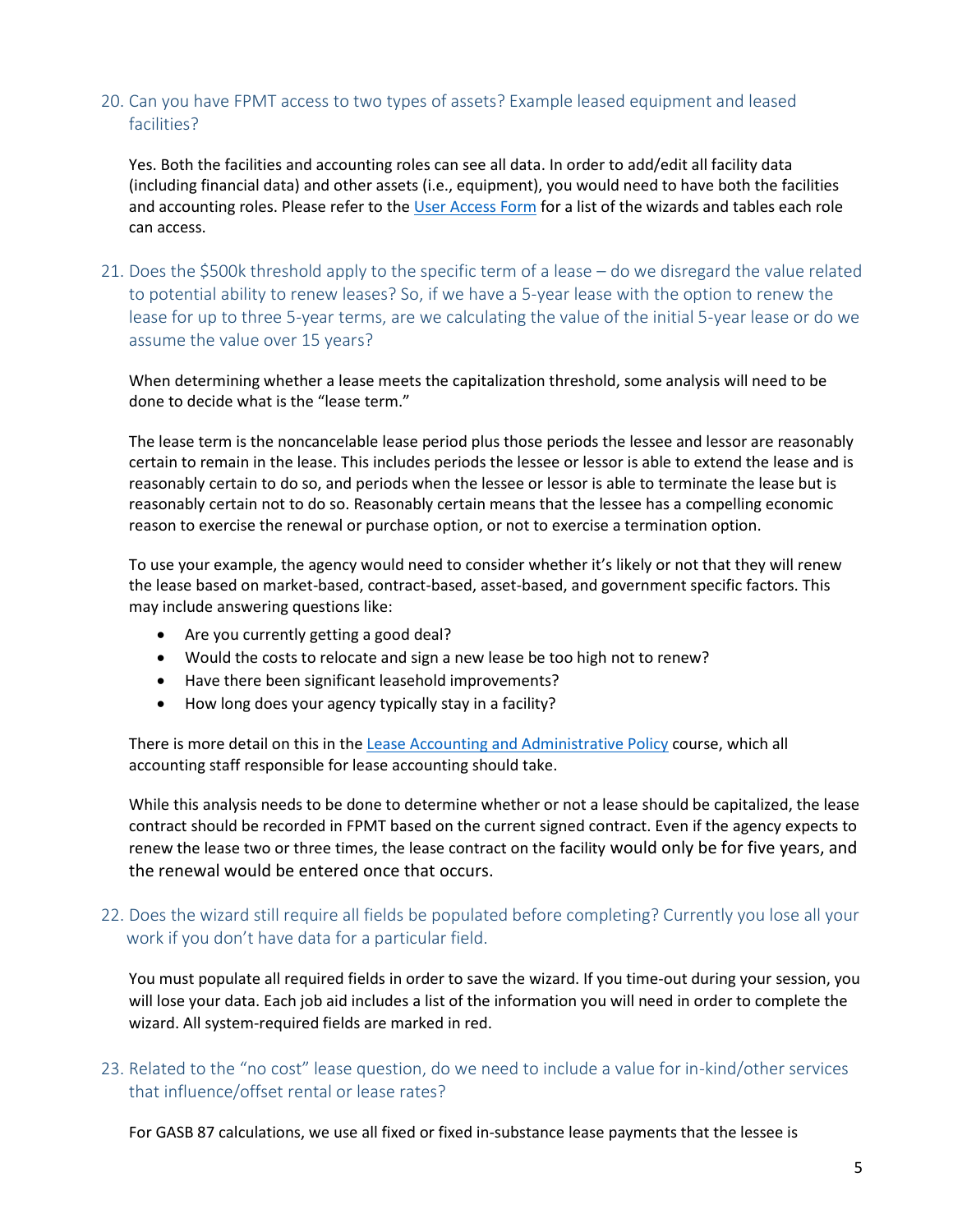expected to pay, including:

- Fixed payments
- Termination penalties unless reasonably certain not to be exercised
- Purchase options you expect to exercise
- Variable payments that depend on an index rate (e.g., Consumer Price Index or market rate)
- Residual value guarantees you expect to pay
- Any other payments that you expect to pay

Any base rent payments entered into FPMT should not be reduced by any in-kind or other services.

For more information on which lease payments are included in the lease liability calculation as well as how to account for services related to the lease, please refer to SAAM or the Lease Accounting and [Administrative Policy training.](https://ofm.wa.gov/sites/default/files/public/articulate/accounting/OFM_Leases_Policies-Accounting_and_Admin/story.html)

# 24. Are facility profiles defaulted not to automatically report lease payments to AFRS? Do we need the accounting role user to set up the depreciation schedules and then choose for the lease payments to automatically report to AFRS?

Yes, all facility lease contracts that were active in FPMT as of October 1, 2021, have been defaulted not to automatically send lease transactions to AFRS. In order for FPMT to begin sending transactions, a user with the accounting role (via the Lease Review Wizard) will need to make the following changes:

- 1. On the lease contract:
	- a. Verify all information is accurate and up to date
	- b. Change the "Manually Record Accounting Entries" field to "No"
	- c. Enter the Master Index
	- d. Enter the Statewide Vendor Number and Suffix
- 2. On the lease payment:
	- a. Verify all information is accurate and up to date
	- b. Add the "Day Payment is Initiated" so that FPMT knows which day of each month the payment should actually be created in AFRS.

On the day that all of these changes are made and saved, FPMT will begin to send all of the necessary accounting transactions to AFRS. More information is available in th[e Lease Accounting Transactions](https://ofm.wa.gov/sites/default/files/public/itsystems/FPMT/Lease%20Accounting%20Transactions.pdf) job aid and the reports job aids on the [FPMT product site.](https://ofm.wa.gov/it-systems/facility-system/facilities-portfolio-management-tool-fpmt)

## 25. So, FPMT will do the amortization reporting without using the payment functionality?

You will have the ability to run an Amortization Schedule for any lease contract recorded in FPMT. This includes lease contracts where the "Manually Record Accounting Entries" field is set to "Yes" so that no accounting entries are sent to AFRS. In addition, it includes lease contracts that may be below the state's capitalization threshold of \$500,000.

## 26. For the FPMT survey, can we reply multiple times?

Yes, you can respond to the [FPMT survey](https://forms.office.com/Pages/ResponsePage.aspx?id=F-LQEU4mCkCLoFfcwSfXLYO51bJK1nRHo3ewoN83XKxUOUUxNk85NE9aV0xJMElTQlVBNU5KT0ZHTS4u) multiple times. It will remain open until our next Facilities Forum on January 13.